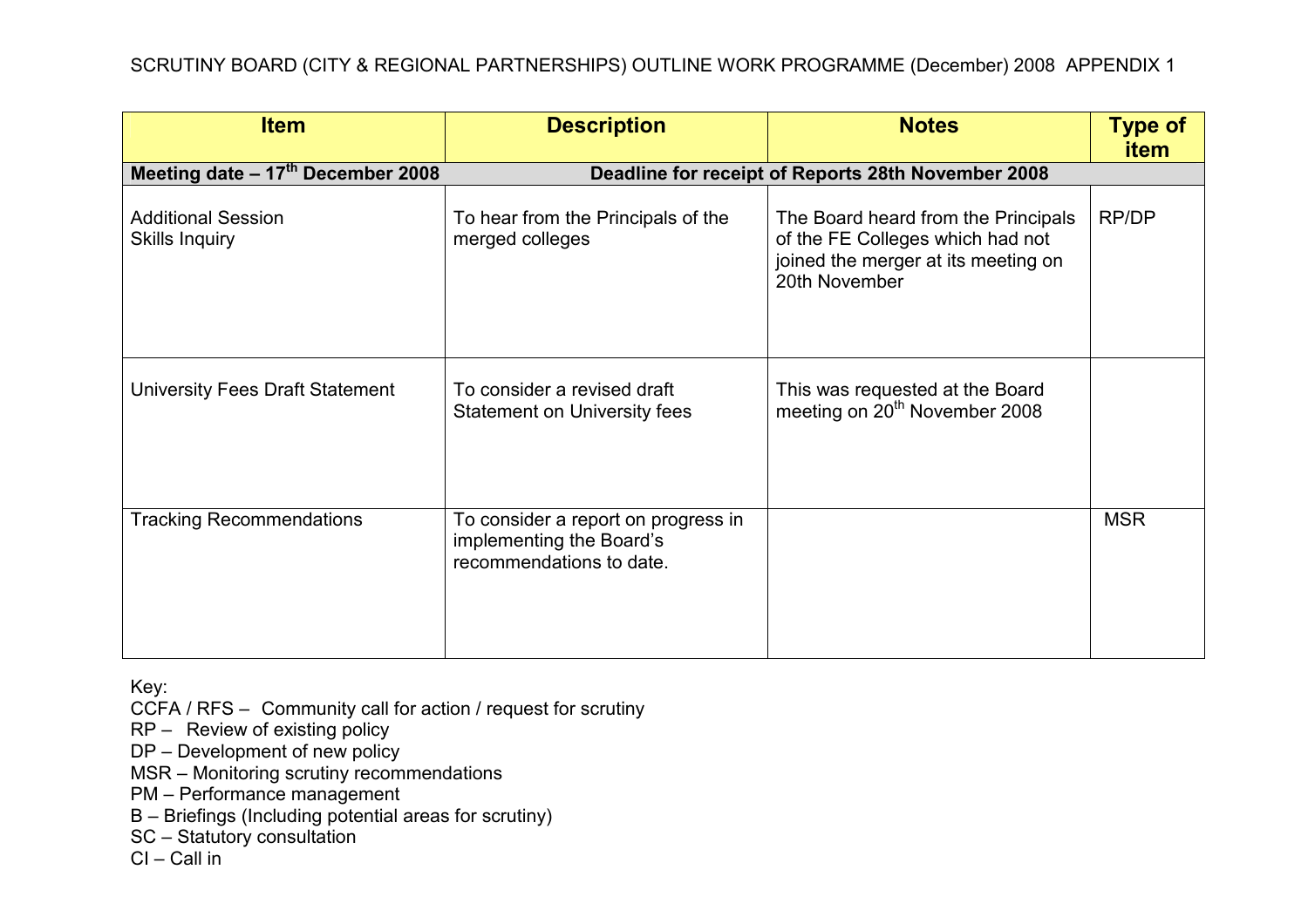| <b>Item</b>                                                                                           | <b>Description</b>                                                                                                                                                                                                                                                                                           | <b>Notes</b>                                                                                                                                                                                                                                                                                                 | <b>Type of</b><br><b>item</b> |
|-------------------------------------------------------------------------------------------------------|--------------------------------------------------------------------------------------------------------------------------------------------------------------------------------------------------------------------------------------------------------------------------------------------------------------|--------------------------------------------------------------------------------------------------------------------------------------------------------------------------------------------------------------------------------------------------------------------------------------------------------------|-------------------------------|
| Meeting date $-15^{th}$ January 2009                                                                  |                                                                                                                                                                                                                                                                                                              | Deadline for receipt of Reports 29th December 2008                                                                                                                                                                                                                                                           |                               |
| Session 3 Inquiry into Skills                                                                         | This Session is to consider any<br>information requested from the<br>previous session and examine any<br>possible future developments to the<br>MAA, eg City Region approaches to<br>tackling worklessness and further<br>matters relating to the merger of the<br>3 FE colleges and its impact in<br>Leeds. | The Board approved terms of<br>reference for this inquiry at its<br>meeting in September following a<br>recommendation from the Skills<br>Working group it established earlier<br>in the year                                                                                                                | RP/DP                         |
| Annual Report on Performance<br>against the Leeds Strategic Plan                                      | To receive an Annual Report on<br>Performance against the Leeds<br><b>Strategic Plan</b>                                                                                                                                                                                                                     | At the Board meeting in June 2008<br>officers recommended that this<br>Board was appropriately placed to<br>take an overview of this document                                                                                                                                                                | <b>MSR</b>                    |
| Invitation to the Chief Executive and<br>Chair of the Leeds Initiative<br>Narrowing the Gap Executive | To hear from the Chief Executive on<br>work being undertaken to Narrow the<br>Gap through our partner<br>organisations                                                                                                                                                                                       | The Chief Executive has agreed to<br>attend the Board on the 15 <sup>th</sup> January<br>2009. The Board agreed that it<br>would be appropriate to monitor<br>progress through the submission of<br>a quarterly or half yearly report to<br>this Board & from our partners on<br>their concerns & successes. | <b>PM</b>                     |

CCFA / RFS – Community call for action / request for scrutiny

RP – Review of existing policy

DP – Development of new policy

MSR – Monitoring scrutiny recommendations

PM – Performance management

B – Briefings (Including potential areas for scrutiny)

SC – Statutory consultation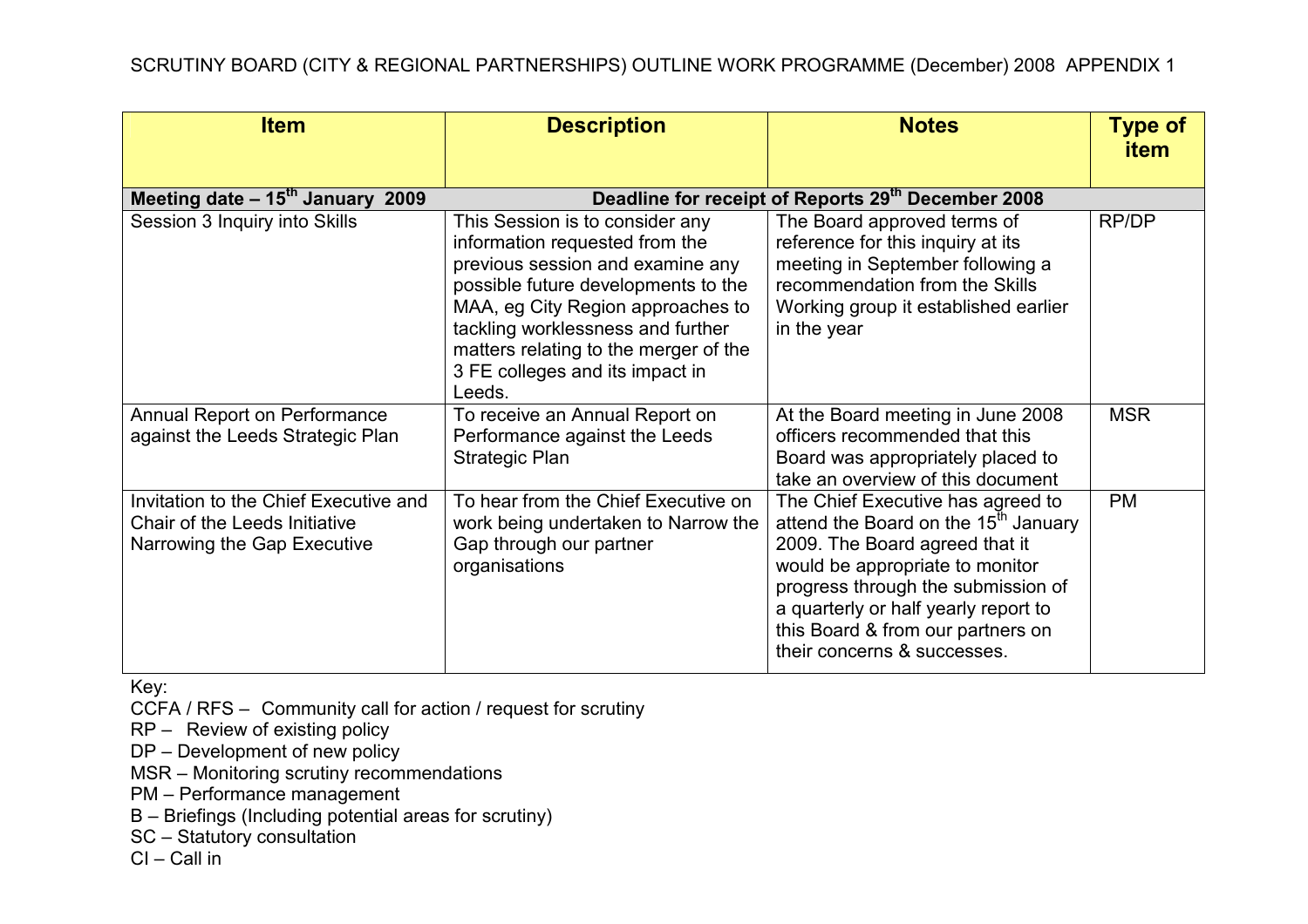| <b>Item</b>                        | <b>Description</b>                                                                                                                                                                                                                                                                                                                                                                                           | <b>Notes</b>                                                                                                                                                                                                                                                                                                    | <b>Type of</b><br><b>item</b> |
|------------------------------------|--------------------------------------------------------------------------------------------------------------------------------------------------------------------------------------------------------------------------------------------------------------------------------------------------------------------------------------------------------------------------------------------------------------|-----------------------------------------------------------------------------------------------------------------------------------------------------------------------------------------------------------------------------------------------------------------------------------------------------------------|-------------------------------|
| Meeting date $-26th$ February 2009 |                                                                                                                                                                                                                                                                                                                                                                                                              | Deadline for receipt of Reports 6th February 2009                                                                                                                                                                                                                                                               |                               |
| Session 4 Inquiry into Skills      | The purpose of this session is to<br>look at how are partners who have<br>signed up to the LAA are delivering<br>on the targets that have been set<br>and to hear about the changes they<br>are making in order that they can<br>meet those targets. It will also<br>explore individuals who are post<br>school who have no qualifications/<br>no level 1 and the extent to which<br>services are effective. | The Board approved terms of<br>reference for this inquiry at its<br>meeting in September following a<br>recommendation from the Skills<br>Working group it established earlier<br>in the year                                                                                                                   | RP/DP                         |
| <b>Marketing Leeds</b>             | To consider a progress report from<br>the Chief Executive Marketing Leeds<br>which will include the outcome of<br>funding applications, details of its<br>work plan and the proposed contract<br>with the Council for 2009/10                                                                                                                                                                                | This follows a recommendations<br>from Scrutiny Board (Central and<br>Corporate Functions) of 17 <sup>th</sup> October<br>2008 following a Call-In which<br>investigated whether the key aims of<br>the partnership between the Council<br>and Marketing Leeds have been,<br>and will continue to be, achieved. | RP/DP                         |

CCFA / RFS – Community call for action / request for scrutiny

RP – Review of existing policy

DP – Development of new policy

MSR – Monitoring scrutiny recommendations

PM – Performance management

B – Briefings (Including potential areas for scrutiny)

SC – Statutory consultation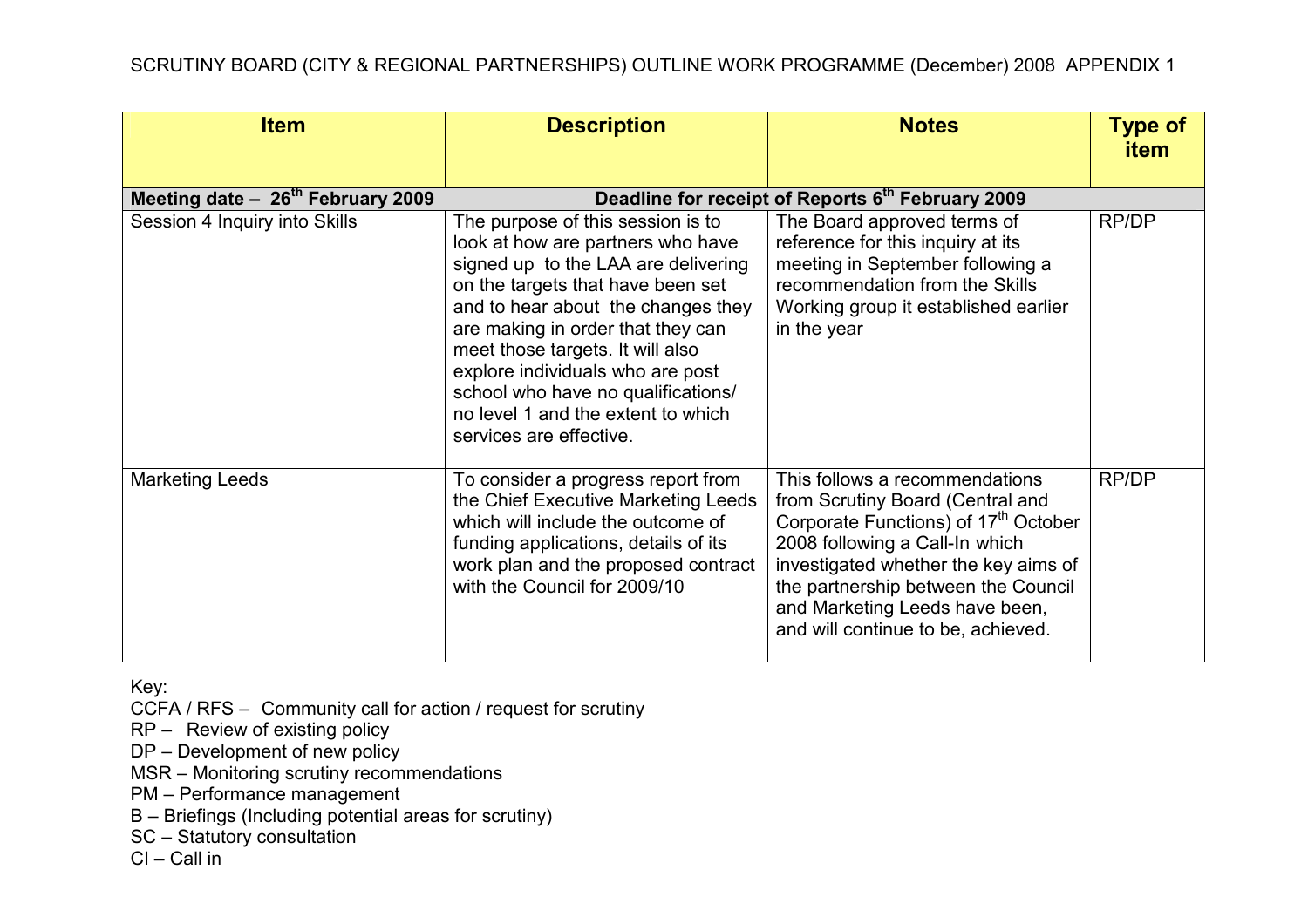| <b>Item</b>                        | <b>Description</b>                                                                                                                                                                                                           | <b>Notes</b>                                                                                                                                                                                  | <b>Type of</b><br><b>item</b> |
|------------------------------------|------------------------------------------------------------------------------------------------------------------------------------------------------------------------------------------------------------------------------|-----------------------------------------------------------------------------------------------------------------------------------------------------------------------------------------------|-------------------------------|
| Meeting date $-26^{th}$ March 2009 |                                                                                                                                                                                                                              | Deadline for receipt of Reports 6 <sup>th</sup> March 2009                                                                                                                                    |                               |
| Session 5 Inquiry into Skills      | The purpose of this session is to<br>continue hearing evidence from the<br>parties signed up to the relevant<br>improvement priorities and targets in<br>the LSP and any information<br>requested from the previous session. | The Board approved terms of<br>reference for this inquiry at its<br>meeting in September following a<br>recommendation from the Skills<br>Working group it established earlier<br>in the year | RP/DP                         |
| Meeting date - April 2009          | Deadline for receipt of Reports 9th April 2009                                                                                                                                                                               |                                                                                                                                                                                               |                               |
| Session 6 Inquiry into Skills      | The purpose of this Session is to<br>consider the Board's draft inquiry<br>report and recommendations.                                                                                                                       | The Board approved terms of<br>reference for this inquiry at its<br>meeting in September following a<br>recommendation from the Skills<br>Working group it established earlier<br>in the year | RP/DP                         |
| <b>Annual Report</b>               | To approve the Board's contribution<br>to the Scrutiny Boards Annual Report<br>2008/09.                                                                                                                                      |                                                                                                                                                                                               |                               |

CCFA / RFS – Community call for action / request for scrutiny

RP – Review of existing policy

DP – Development of new policy

MSR – Monitoring scrutiny recommendations

PM – Performance management

B – Briefings (Including potential areas for scrutiny)

SC – Statutory consultation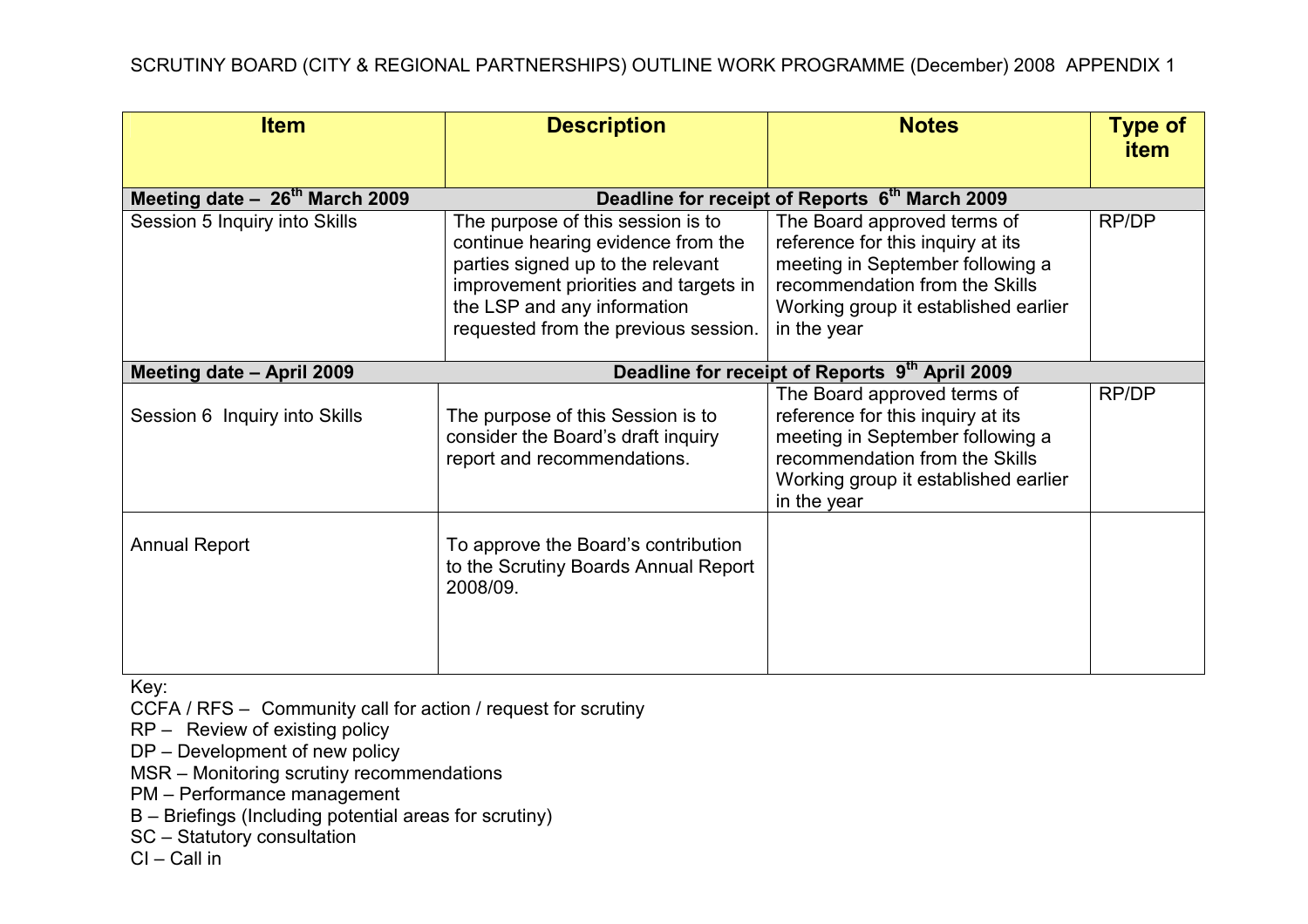| <b>Working Groups</b>   |                                                          |                                                                                                                                                          |                                       |
|-------------------------|----------------------------------------------------------|----------------------------------------------------------------------------------------------------------------------------------------------------------|---------------------------------------|
| <b>Working group</b>    | <b>Membership</b>                                        | <b>Progress update</b>                                                                                                                                   | Date last<br>meeting                  |
| <b>Small Businesses</b> | Councillors Bentley, Atha, Kendal                        | Information from the working group<br>meeting held on 7 <sup>th</sup> October 2008<br>will be reported to the Board on the<br>$23rd$ October.            | $7th$ October<br>2008                 |
| <b>University Fees</b>  | Councillors Bentley, Kendal, J Lewis,<br>Atha and Yeadon | Information from the working group<br>held on the 17 <sup>th</sup> October 2008 will<br>be provided to the Board meeting on<br>23 <sup>rd</sup> October. | $17^{\text{th}}$<br>October<br>2008   |
| <b>Skills</b>           | Councillors Bentley, Driver, Yeadon<br>and J Lewis       | Work completed. Terms of<br>Reference approved for an inquiry<br>by the Board on the 25 <sup>th</sup> September<br>2008.                                 | 22 <sup>nd</sup><br>September<br>2008 |

CCFA / RFS – Community call for action / request for scrutiny

RP – Review of existing policy

DP – Development of new policy

MSR – Monitoring scrutiny recommendations

PM – Performance management

B – Briefings (Including potential areas for scrutiny)

SC – Statutory consultation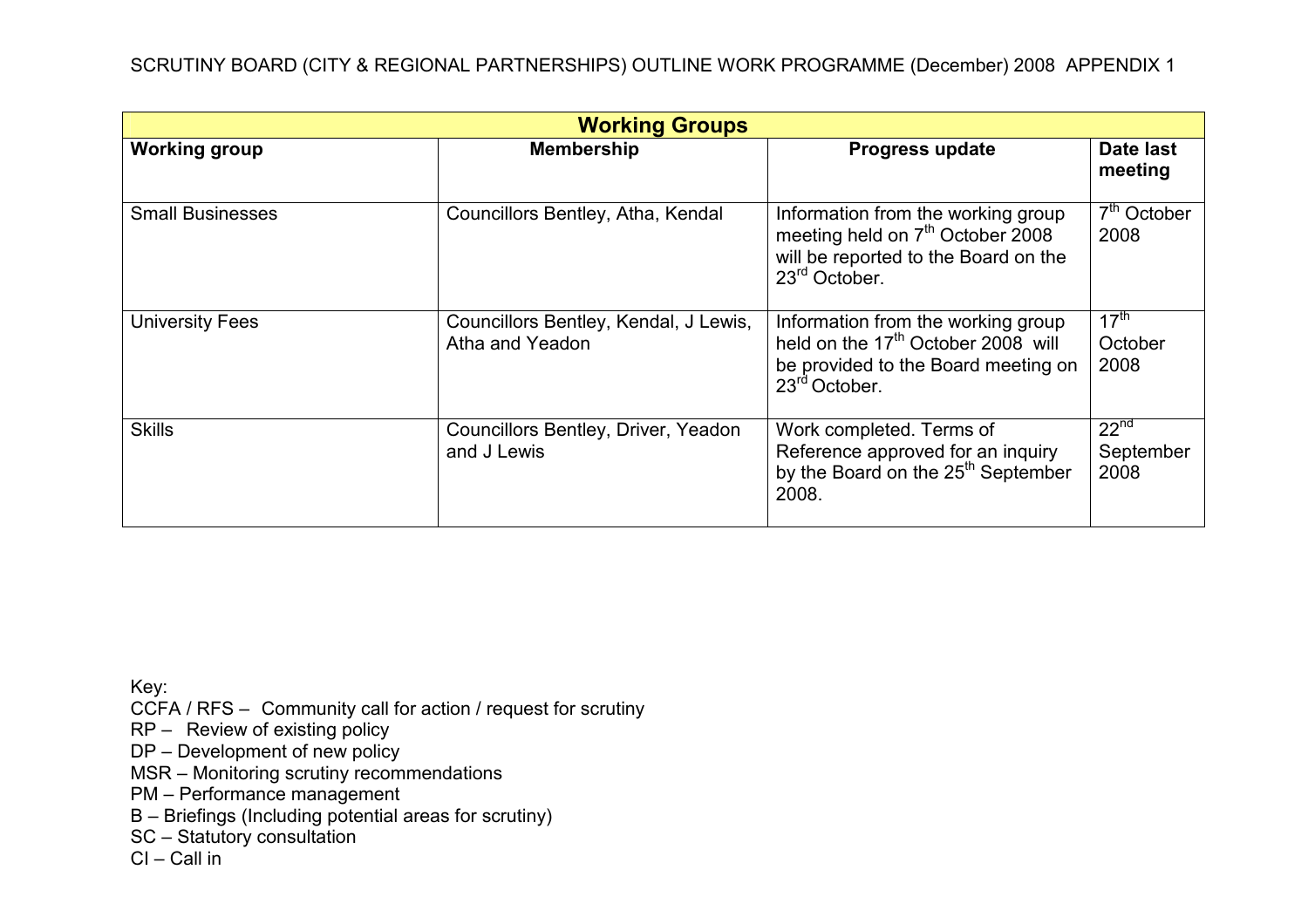### Outstanding Issues

The Transport Bill The relationship between Local Government Yorkshire and Humber, Government Office for Yorkshire and the Humber, the RDAs, Yorkshire Forward and the Regional Minister Scrutiny Arrangements at a regional level

#### Marketing Leeds

The Chair reported this to the Board on the 23<sup>rd</sup> October that she had met with the Chief Executive, Marketing Leeds, Deborah Green on the 20<sup>th</sup> October and agreed that she would bring a progress report to this Board in February 2009 which would include the outcome of funding applications, details of its work plan and the proposed contract with the Council for 2009/10

# (Extract of minute below from Scrutiny Board Central and Corporate Functions)

SCRUTINY BOARD (CENTRAL AND CORPORATE) WEDNESDAY, 17TH SEPTEMBER, 2008

# 28 Review of Called-In Decision - Grant Agreement with Marketing Leeds 2008/09

Key: CCFA / RFS – Community call for action / request for scrutiny RP – Review of existing policy DP – Development of new policy MSR – Monitoring scrutiny recommendations PM – Performance management B – Briefings (Including potential areas for scrutiny) SC – Statutory consultation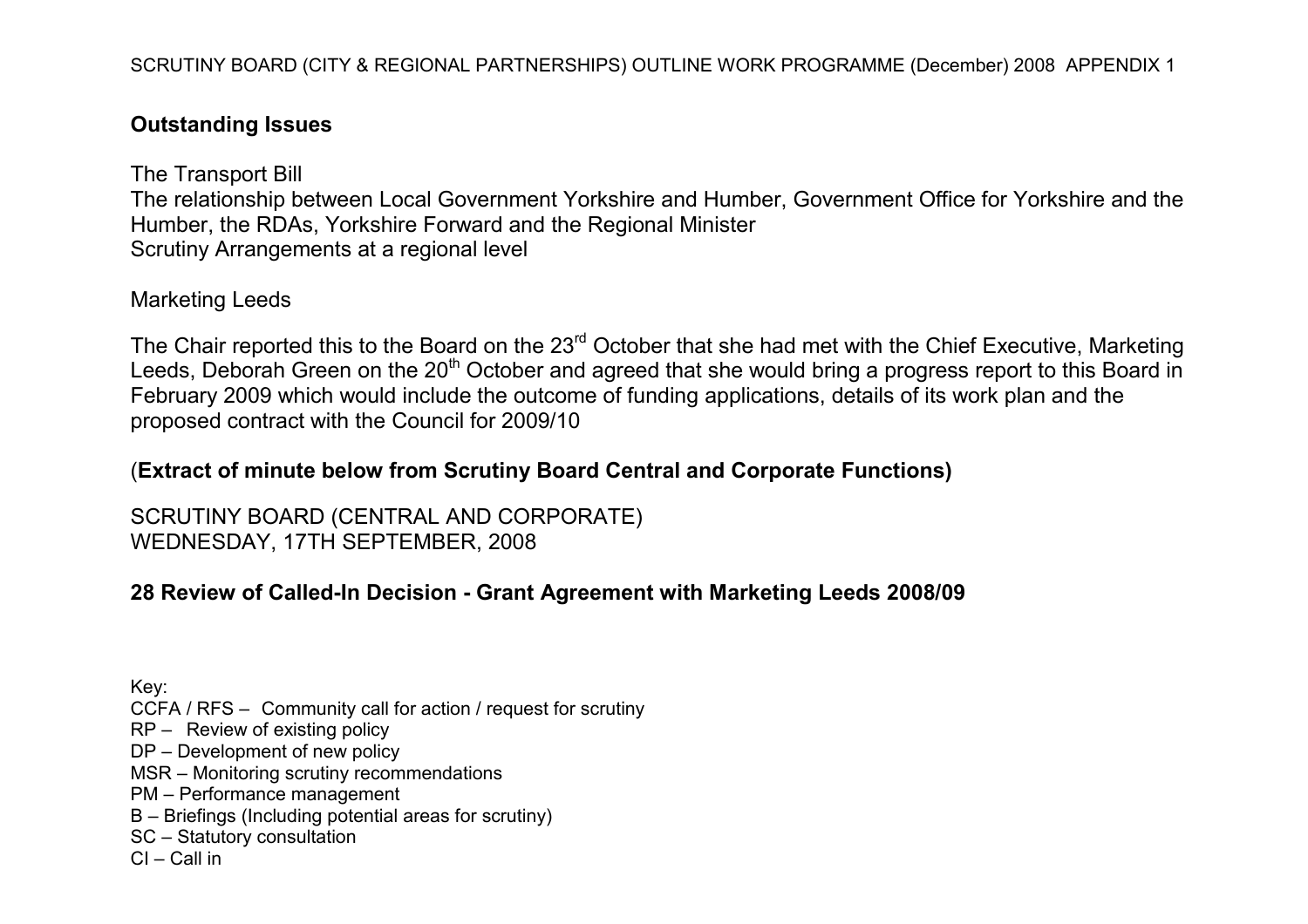The Head of Scrutiny and Member Development submitted a report, together with relevant background papers, relating to an officer delegated decision, D34227 of the Chief Executive as follows: Grant Agreement to Marketing Leeds 2008/09

'In accordance with the Council's agreed budget for 2008-09, a grant of £400,000 is payable to Marketing Leeds Limited to undertake a range of activities as detailed in the attached grant agreement.'

The decision had been called-in for review by Councillors J Lewis, J Dowson, L Mulherin, E Nash and L Yeadon on the following grounds:-

'I would like the Scrutiny Board to investigate whether the key aims of the partnership between the Council and Marketing Leeds have been, and will continue to be, achieved.'

The Board considered the following written evidence:-

• A copy of the Call-In request form; and

• A copy of the Delegated Decision Form dated 18th August, 2008 of the Chief Executive, together with a copy of the accompanying report on which the decision was based.

The Board also considered the following additional information:-

- Marketing Leeds Business Plan 2008/09;
- Marketing Leeds Activity and Events Strategy 2008/09; and
- Marketing Leeds Statutory Financial Statements for the year ended 31 March 2008;

Key:

- CCFA / RFS Community call for action / request for scrutiny
- RP Review of existing policy
- DP Development of new policy
- MSR Monitoring scrutiny recommendations
- PM Performance management
- B Briefings (Including potential areas for scrutiny)
- SC Statutory consultation
- CI Call in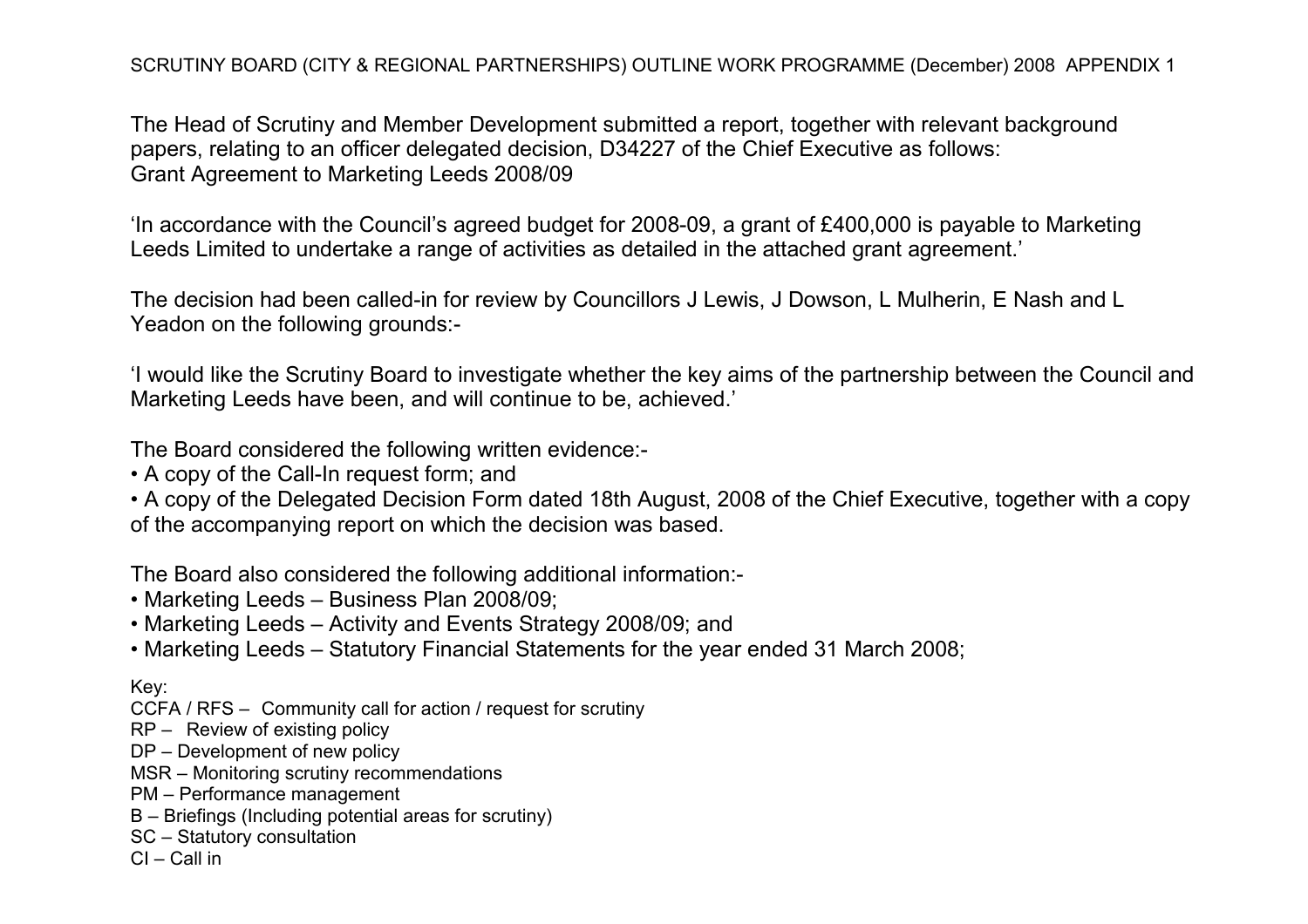Councillors J Lewis and L Mulherin attended the meeting to present evidence to the Board. Councillor J Lewis gave a presentation outlining the reasons for the call-in request.

The following officers were also in attendance to respond to Members' queries and comments:-

- Paul Rogerson, Chief Executive;
- James Rogers, Assistant Chief Executive (Planning, Policy and Improvement);
- Jean Dent, Director of Development Services; and
- Deborah Green, Chief Executive of Marketing Leeds.

The Board then questioned Officers at length on the information provided and evidence submitted.

RESOLVED – That the report and information appended to the report be noted.

29 Outcome of Call-In

#### RESOLVED –

(a) To note the Board's support for Marketing Leeds;

(b) That the Officer Delegated Decision D34227 be immediately released for implementation;

(c) That the Chief Executive reports back to the Scrutiny Board (Central and Corporate) at the October meeting regarding amendments to paragraphs 6 (Obligations of Marketing Leeds) and 8 (Performance Monitoring) of the funding agreement between Leeds City Council and Marketing Leeds;

Key:

- CCFA / RFS Community call for action / request for scrutiny
- RP Review of existing policy
- DP Development of new policy
- MSR Monitoring scrutiny recommendations
- PM Performance management
- B Briefings (Including potential areas for scrutiny)
- SC Statutory consultation
- CI Call in